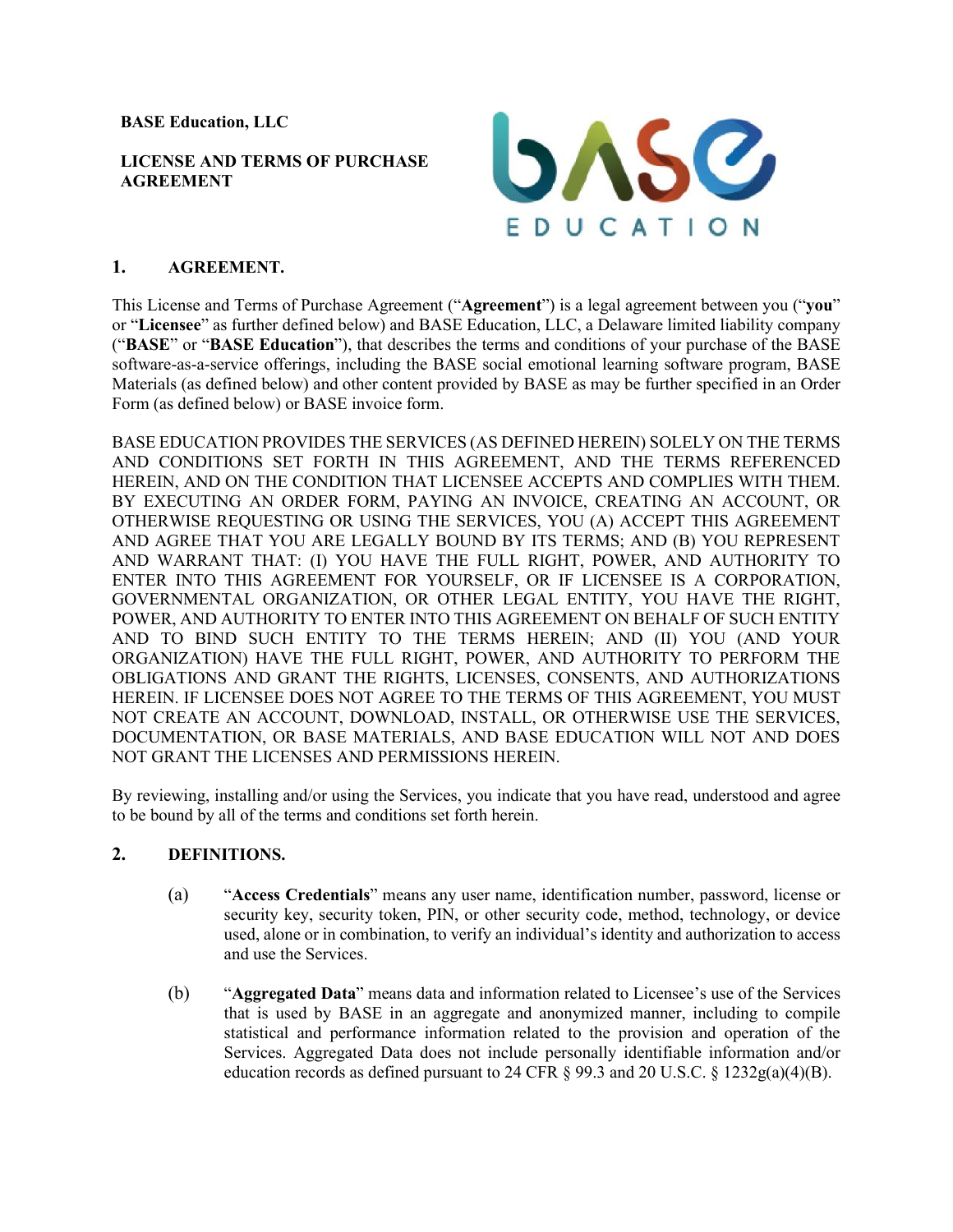- (c) "**Authorized Users**" means any person, including Licensee'sstudents, parents, employees, consultants, contractors, agents, representatives, or other individuals (i) who use or access the Services; (ii) who are authorized by BASE or by Licensee to access and use the Services under the rights granted pursuant to this Agreement; or (iii) for whom access to the Services has been purchased hereunder.
- (d) "**BASE Systems**" means the information technology infrastructure used by or on behalf of BASE in performing the Services, including all computers, Services, hardware, databases, electronic systems (including database management systems), websites, and networks, whether operated directly by BASE or through the use of third-party services.
- (e) "**BASE Materials**" means the Services, Documentation, and BASE Systems and any and all other information, data, documents, materials, works, and other content, devices, methods, processes, hardware, Services, and other technologies and inventions, including any deliverables, technical or functional descriptions, requirements, plans, or reports, that are provided or used by BASE or any subcontractor in connection with the Services or that otherwise comprise or relate to the Services or BASE Systems. For the avoidance of doubt, BASE Materials includes all content or other material made available through the Services including surveys, assessments, question and answer sessions, modules, lectures, speeches, video lessons, quizzes, presentation materials, homework assignments, programs, code, and other images, text, layouts, arrangements, displays, illustrations, documents, materials, audio and video clips, HTML and files. BASE Materials also includes Aggregated Data and any information, data, or other content derived from BASE's monitoring of Licensee's access to or use of the Services.
- (f) "**Documentation**" means BASE instructions, user manuals, handbooks, and guides relating to the Services provided by BASE to Licensee either electronically or in hard copy form and includes end user documentation relating to the Services available on BASE's website.
- (g) "**Licensee**" means you, your corporation, governmental organization, or other legal entity, if you are entering into this Agreement for another entity, or for yourself and another entity.
- (h) "**Licensee Data**" means, other than Aggregated Data, information, data, and other content, in any form or medium, that is submitted, posted, or otherwise transmitted by or on behalf of Licensee or an Authorized User through the Services.
- (i) "**Order Form**" means an order form executed by Licensee or an invoice sent to Licensee by BASE in response to Licensee's creation of an account or request to use the Services.
- (j) "**Services**" means the software-as-a-service offerings, the associated computer program and all modules, updates, modifications, enhancements, or new versions thereto, and the BASE Materials, including the BASE program, surveys, assessments, tools, course, and other content provided by BASE as may be further specified in an Order Form.

#### **3. ACCESS AND USE OF SERVICES.**

(a) Provision of Access. Subject to and conditioned upon Licensee's compliance with the terms and conditions of this Agreement, BASE hereby grants to Licensee a non-exclusive, non-transferable right to access and use the Services during the Term, solely for use by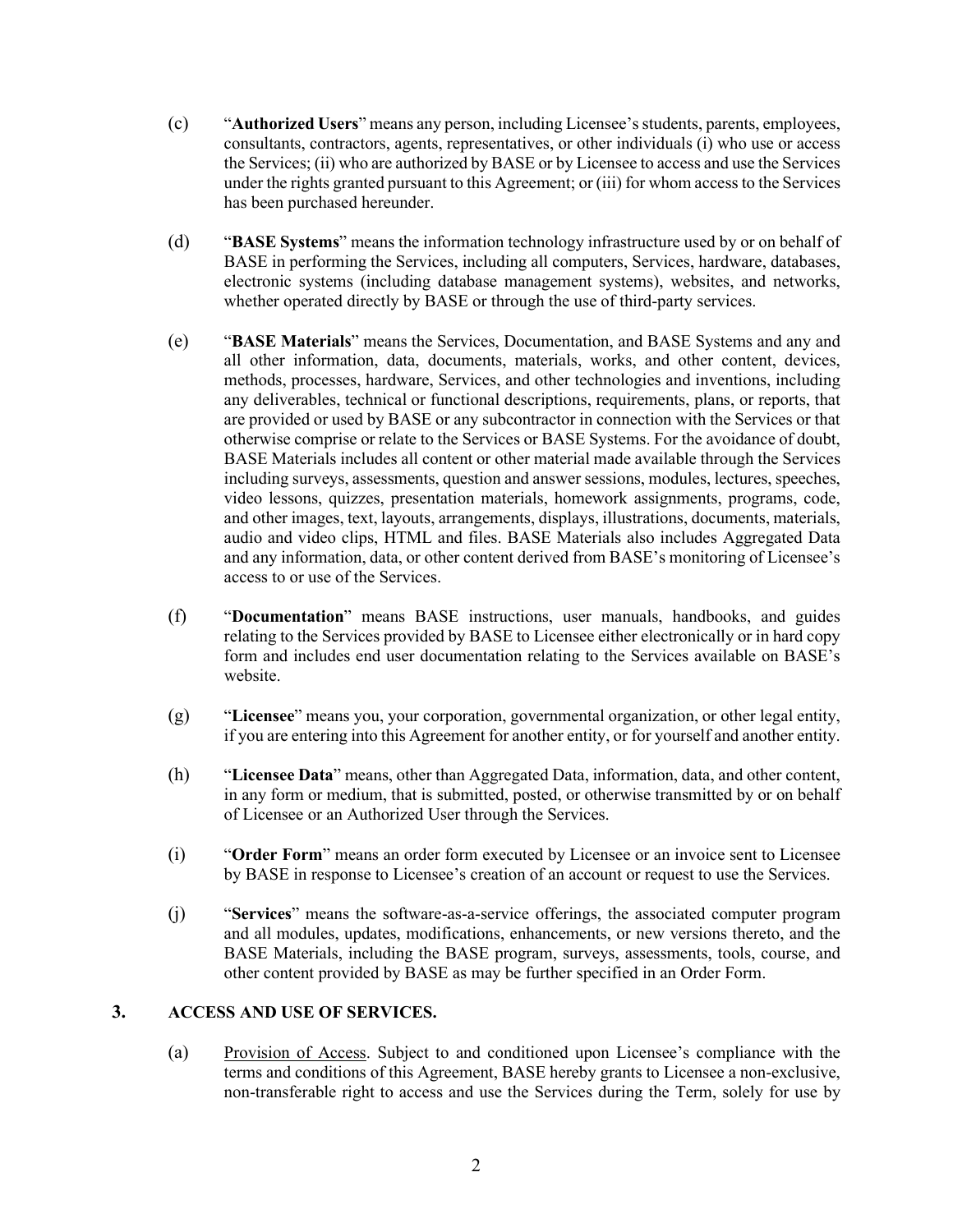Authorized Users in accordance with the terms and conditions herein. Such use is limited to Licensee's internal or personal use. BASE shall provide to Licensee access to the Services on the Effective Date or within a reasonable time thereafter. Licensee may purchase access to Services on a campus or enterprise-wide basis or for a set number of users. If specified in the Order Form, the total number of Authorized Users will not exceed the number set forth therein, except as expressly agreed to in writing by the parties and subject to any appropriate adjustment of the fees payable hereunder. Licensee is responsible for providing and administering Access Credentials for all Authorized Users. Each Authorized User must have a valid Access Credential for the purpose of accessing the Services and each user is limited to one Access Credential. Licensee and Authorized Users must keep all Access Credentials strictly confidential and shall be responsible for maintaining the confidentiality thereof. Access Credentials may only be used by the assigned user and may not be shared or transferred without BASE's prior written consent. Licensee agrees to notify BASE immediately of any unauthorized use of Licensee's users' Access Credentials, accounts, or any other breach of security. BASE will not be liable for any loss that Licensee or an Authorized User may incur as a result of someone else using Licensee's or its Authorized User's Access Credentials.

- (b) Documentation License. Subject to the terms and conditions contained in this Agreement, BASE hereby grants to Licensee a non-exclusive, non-sublicenseable, non-transferable license to use the Documentation during the Term solely for Licensee's internal or personal purposes in connection with its use of the Services.
- (c) Use Restrictions. Licensee and its Authorized Users shall not use the Services for any purposes beyond the scope of the access granted in this Agreement or the Terms of Use. Licensee and its Authorized Users shall comply with the BASE Education Terms of Use available at https://base.education/terms-of-use/, as modified by BASE from time to time, which are hereby incorporated herein by this reference. Any uses of the Services not expressly permitted under the terms of this Agreement or the Terms of Use are expressly prohibited. Licensee shall not make copies of the Services and related Documentation, except as authorized by the Terms of Use and for security purposes or as required by applicable law. Licensee agrees to use Documentation, if any, only in conjunction with Licensee's use of the Services. For the avoidance of doubt, Documentation and BASE Materials may not be reproduced or redistributed without the prior written consent of BASE.
- (d) Reservation of Rights. BASE reserves all rights not expressly granted to Licensee in this Agreement. Except for the limited rights and licenses expressly granted under this Agreement, nothing herein grants, by implication, waiver, estoppel, or otherwise, to Licensee or any third party, any additional intellectual property rights or other right, title, or interest in or to the Services or Documentation.
- (e) Suspension. Notwithstanding anything to the contrary in this Agreement, BASE may temporarily suspend Licensee's and any Authorized User's access to any portion or all of the Services: (i) if BASE reasonably determines  $(A)$  that there is a threat or attack on any of the Services; (B) that Licensee's or any Authorized User's use of the Services disrupts or poses a security risk to the Services or to any other Licensee or vendor of BASE; (C) that Licensee, or any Authorized User, is using the Services in breach of this Agreement or for fraudulent or illegal activities; (D) that, subject to applicable law, Licensee has ceased to continue its business in the ordinary course, made an assignment for the benefit of creditors or similar disposition of its assets, or become the subject of any bankruptcy,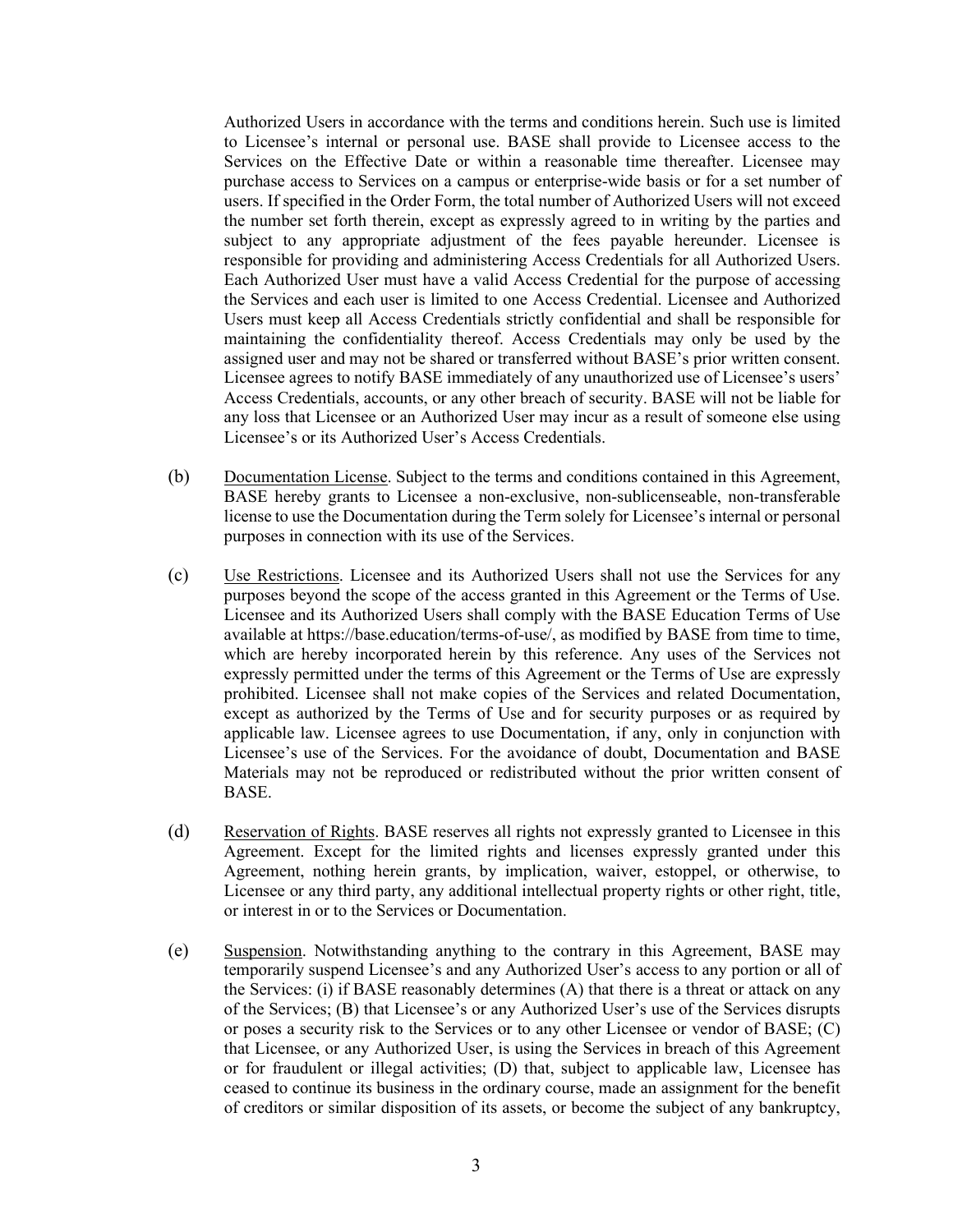reorganization, liquidation, dissolution, or similar proceeding; or (E) that BASE's provision of the Services to Licensee or any Authorized User is prohibited by applicable law; (ii) if any vendor of BASE has suspended or terminated BASE's access to or use of any third-party services or products required to enable Licensee to access the Services; or (iii) if Licensee fails to cure late payment(s) as further provided herein (any such suspension described in subclause (i), (ii), or (iii), a "**Service Suspension**"). BASE shall use commercially reasonable efforts to provide written notice of any Service Suspension to Licensee. BASE may, in its sole discretion, resume providing access to the Services after the event giving rise to the Service Suspension is cured. BASE will have no liability for any damage, liabilities, losses (including any loss of data or profits), or any other consequences that Licensee or any Authorized User may incur as a result of a Service Suspension.

(f) Aggregated Data. Subject to the terms and conditions provided herein, BASE may monitor Licensee's use of the Services and collect and compile Aggregated Data based on Licensee Data input into the Services. As between BASE and Licensee, all right, title, and interest in Aggregated Data, and all intellectual property rights therein, belongs to and is retained solely by BASE. Licensee agrees that BASE may use and make Aggregated Data available to third parties solely in compliance with applicable law, provided that such Aggregated Data does not contain any Confidential Information, personal data, or other information that could identify Licensee or any particular individual.

### **4. GENERAL LICENSEE RESPONSIBILITIES.**

- (a) Users. Licensee is responsible and liable for all use of the Services and Documentation resulting from access by or through Licensee Access Credentials directly or indirectly provided by Licensee. Without limiting the generality of the foregoing, Licensee is responsible for all acts and omissions of Authorized Users, and any act or omission by an Authorized User that would constitute a breach of this Agreement if taken by Licensee will be deemed a breach of this Agreement by Licensee. Licensee shall use reasonable efforts to ensure that Authorized Users comply with the use permissions and restrictions herein.
- (b) Permits, Licenses, and Consent. Licensee shall obtain and maintain in effect all permits, licenses, consents, and authorizations necessary for the purchase and use of the Services.

## **5. TERM AND TERMINATION.**

- (a) Term. Unless otherwise agreed to by the parties in a separate written agreement, access to or use of the Services shall constitute acceptance by Licensee of all terms and conditions of this Agreement, and this Agreement shall be effective as of the earlier of (i) the date of Licensee's first access to or use of the Services or (ii) the date of Licensee's execution of an Order Form ("**Effective Date**"). Unless otherwise expressly set forth in an Order Form, the duration of this Agreement ("**Term**") will continue in full force and effect until either party terminates this Agreement as provided herein, and Licensee ceases to use the Services and returns or destroys all BASE Materials and Documentation.
- (b) Termination by BASE. In addition to any other express termination right set forth in this Agreement, BASE may terminate this Agreement effective immediately upon notice to Licensee, (i) upon a material breach of this Agreement by Licensee, including but not limited to Licensee's or any of Licensee's Authorized Users' failure to comply with any term or condition of this Agreement; (ii) if Licensee becomes insolvent and immediately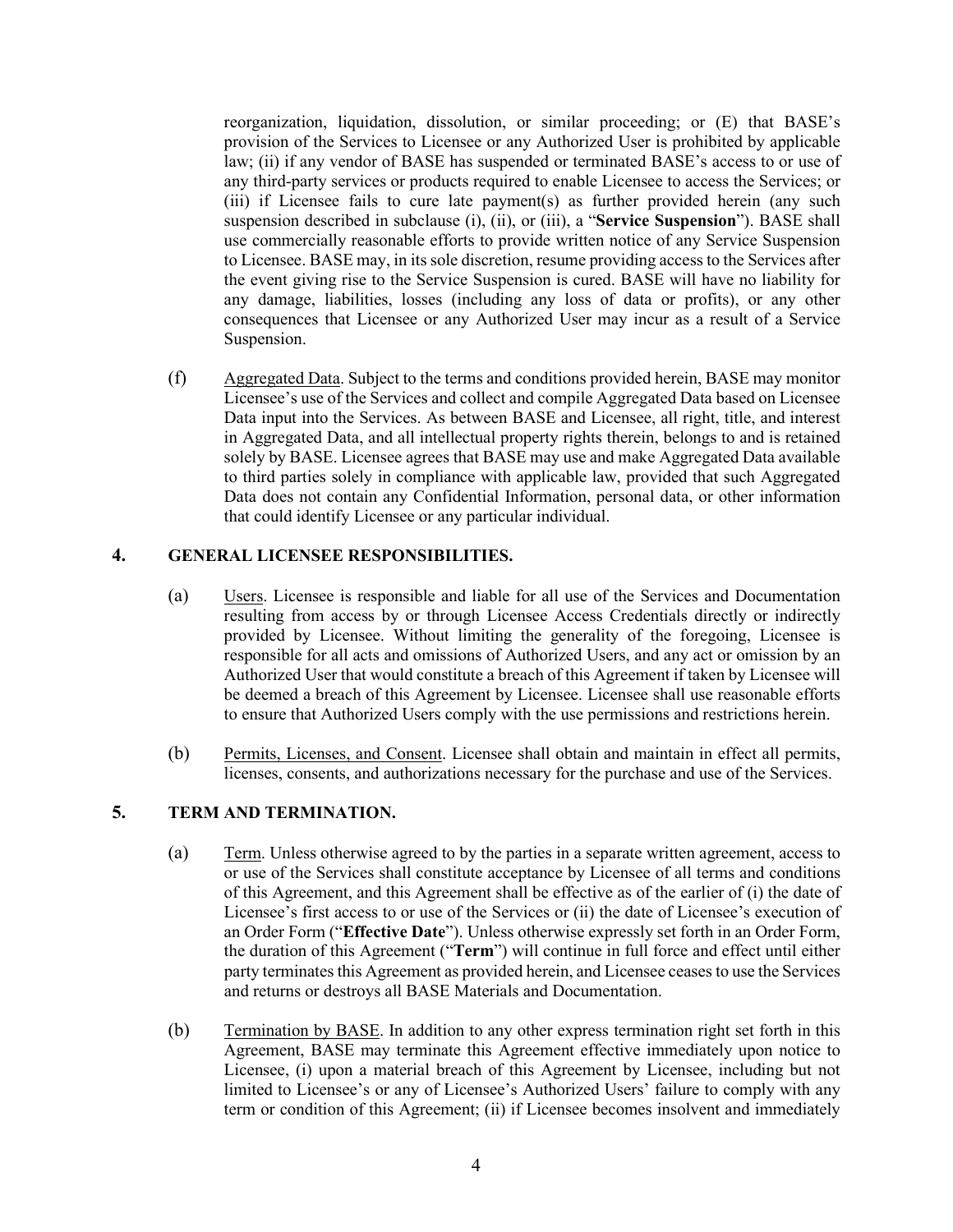upon the filing of a bankruptcy petition or similar document by Licensee, or (iii) if Licensee fails to pay any amount when due hereunder, and such failure continues more than 14 days after BASE's delivery of written notice thereof.

- (c) Termination by Licensee. Licensee may terminate this agreement at any time, for any or no reason with ninety (90) days' prior written notice to BASE.
- (d) Effect of Termination. Upon termination of this Agreement, Licensee shall immediately discontinue use of the Services and Documentation and shall delete, destroy, or return all copies of the BASE Materials and Documentation. Upon BASE's written request, Licensee shall certify in writing to the BASE that the BASE Materials and Documentation have been deleted or destroyed. No termination will entitle Licensee to any refund or affect Licensee's obligation to pay all fees that may have become due before termination.
- (e) Survival. The following rights and obligations shall survive termination of this Agreement: (i) Licensee's representations and warranties, indemnification obligations, and use restrictions; (ii) BASE's limitation of liability, disclaimer of warranties, indemnification obligations, and intellectual property rights; and (iii) any other right or obligation of the parties in this Agreement that, by its nature, should survive termination of this Agreement.

# **6. LICENSE FEES AND PAYMENT.**

- (a) Fees. In consideration of the license granted to Licensee, Licensee agrees to pay BASE the License fees set forth in an Order Form or otherwise mutually agreed to by the parties in writing.
- (b) Additional Fees for Unauthorized Users. In addition to any other available remedy, in the event that BASE determines that Access Credentials are being shared among multiple users in violation of this Agreement, BASE may charge Licensee additional fees for the unauthorized use.
- (c) Taxes. All fees and other amounts payable by Licensee under this Agreement are exclusive of taxes and similar assessments. Without limiting the foregoing, Licensee is responsible for all sales, use, and excise taxes, and any other similar taxes, duties, and charges of any kind imposed by any federal, state, or local governmental or regulatory authority on any amounts payable by Licensee hereunder, other than any taxes imposed on BASE's income.
- (d) Payment Terms.
	- (i) Payment of Fees. Fees are due in advance annually and shall be paid upon the Effective Date of the Order Form and on each one-year anniversary thereof, unless the parties expressly agree otherwise in an applicable Order Form. Licensee shall make all payments hereunder in US dollars. If Licensee fails to make any undisputed payment when due, without limiting BASE's other rights and remedies: (i) BASE may charge interest on the past due amount at the rate of 1.5% per month calculated daily and compounded monthly or, if lower, the highest rate permitted under applicable law; (ii) Licensee shall reimburse BASE for all reasonable costs incurred by BASE in collecting any late payments or interest, including attorneys' fees, court costs, and collection agency fees; and (iii) if such failure continues for thirty (30) days or more, BASE may suspend Licensee's and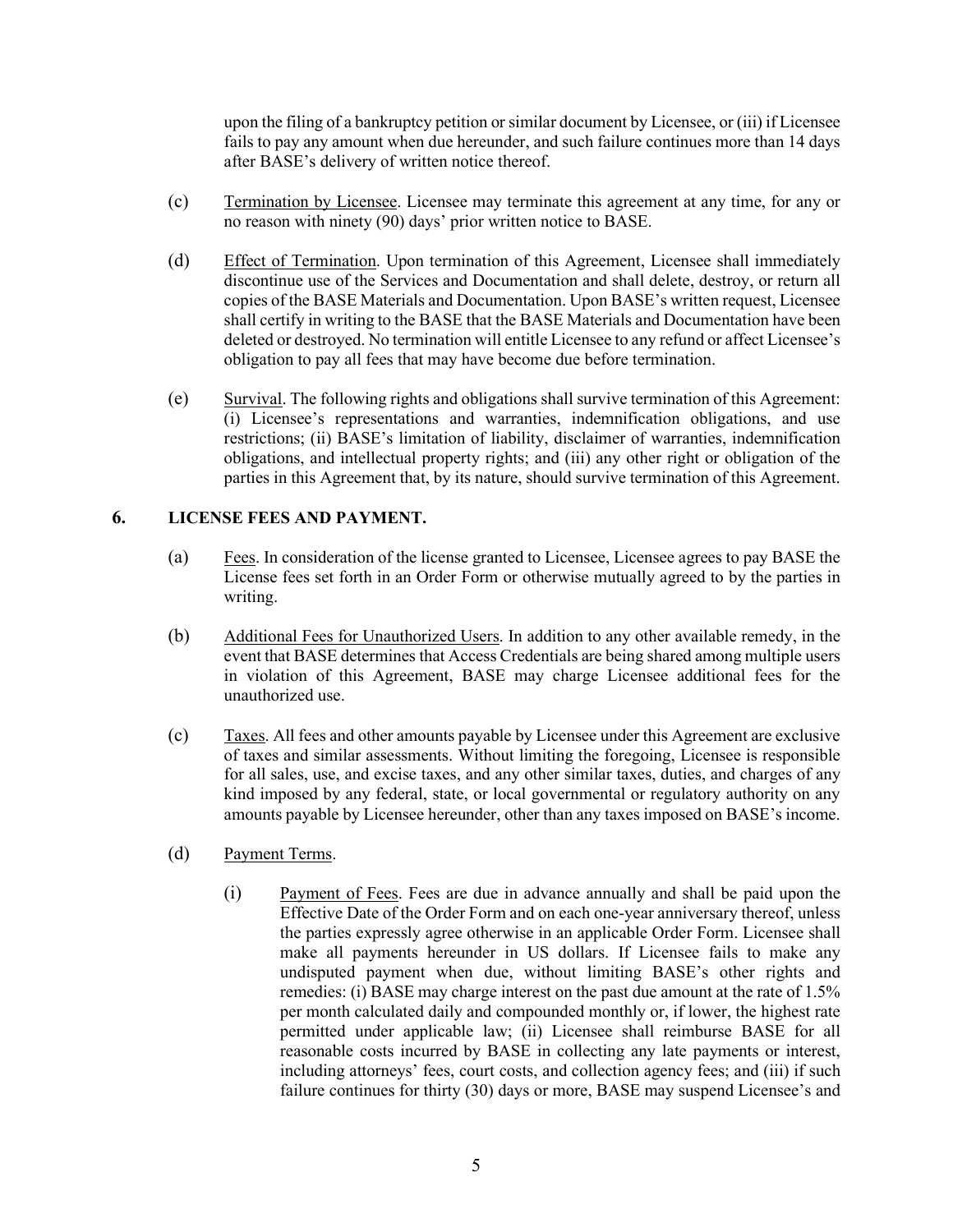its Authorized Users' access to any portion or all of the Services until such amounts are paid in full.

(ii) Invoices. Invoices will be issued by electronic mail to the address provided by Licensee, provided, however, that the issuance of an invoice shall be a courtesy only, and shall not be considered a condition precedent to Licensee's obligation to pay the monthly payment by the first day of the month.

### **7. SERVICE LEVEL AGREEMENT AND SUPPORT.**

- (a) Internet Access. Licensee is responsible, at Licensee's own expense, to access the Internet, either directly or through devices that access Web-based content and pay any service fees associated with such access. In addition, Licensee must provide all equipment necessary to make such connection to the Internet, including a computer and modem or other access device. Licensee shall not attempt to access any other BASE Systems, programs or data that are not made available for Licensee use. Licensee understands and agrees that the operation and availability of the Services is dependent on Licensee's Internet and network availability, which is inherently unpredictable and may, from time to time, interfere with or prevent Licensee's access to and/or use of the Services. BASE does not guarantee the security of any information transmitted to or from Licensee or any user over the Internet, including through the use of email. Access to the Internet is Licensee's and each user's sole responsibility and the responsibility of Internet provider(s) Licensee selects. BASE does not accept any responsibility for failure of Service due to Internet facilities, including related telecommunications or equipment.
- (b) Services Availability. BASE does not warrant any particular level of availability for the Services. BASE will use commercially reasonable efforts to minimize downtime and interruptions to Licensee's access to the Services. Licensee acknowledges and agrees that BASE has no control over downtime or interruptions arising out of or resulting from: (i) act or omission by Licensee or any Authorized User, or any other access to or use of Licensee's or an Authorized User's Access Credentials, that does not strictly comply with this Agreement; (ii) Licensee's Internet connectivity; (iii) failure, interruption, outage, or other problem with any software, hardware, system, network, facility, or other matter not supplied by BASE pursuant to this or another written agreement with Licensee; (iv) scheduled downtime or maintenance; or (v) disabling, suspension, or termination of the Services pursuant to the terms of this Agreement.
- (c) Features and Modifications. The inclusion, exclusion, and continued support for, any feature, functionality, module in, or release of, the Services is within the sole and absolute discretion of BASE. BASE retains the absolute right to modify, discontinue, delete, or restrict any aspect or feature of the Services without any liability or obligation to the Licensee, provided that BASE agrees to make commercially reasonable efforts to provide Licensee with prior notice of any material changes to the Services, and further provided that if a feature or functionality is materially decreased the parties shall negotiate in good faith as to an appropriate decrease in fees and/or refund of any funds pre-paid by Licensee to BASE.
- (d) Maintenance. From time to time, the Services may be unavailable while maintenance is performed and upgrades are installed, which generally will occur during the time period from Wednesday, 7 PM, through Thursday, 4 AM, Mountain Standard Time or Mountain Daylight Time, whichever is in effect in Denver, Colorado, U.S.A. BASE Education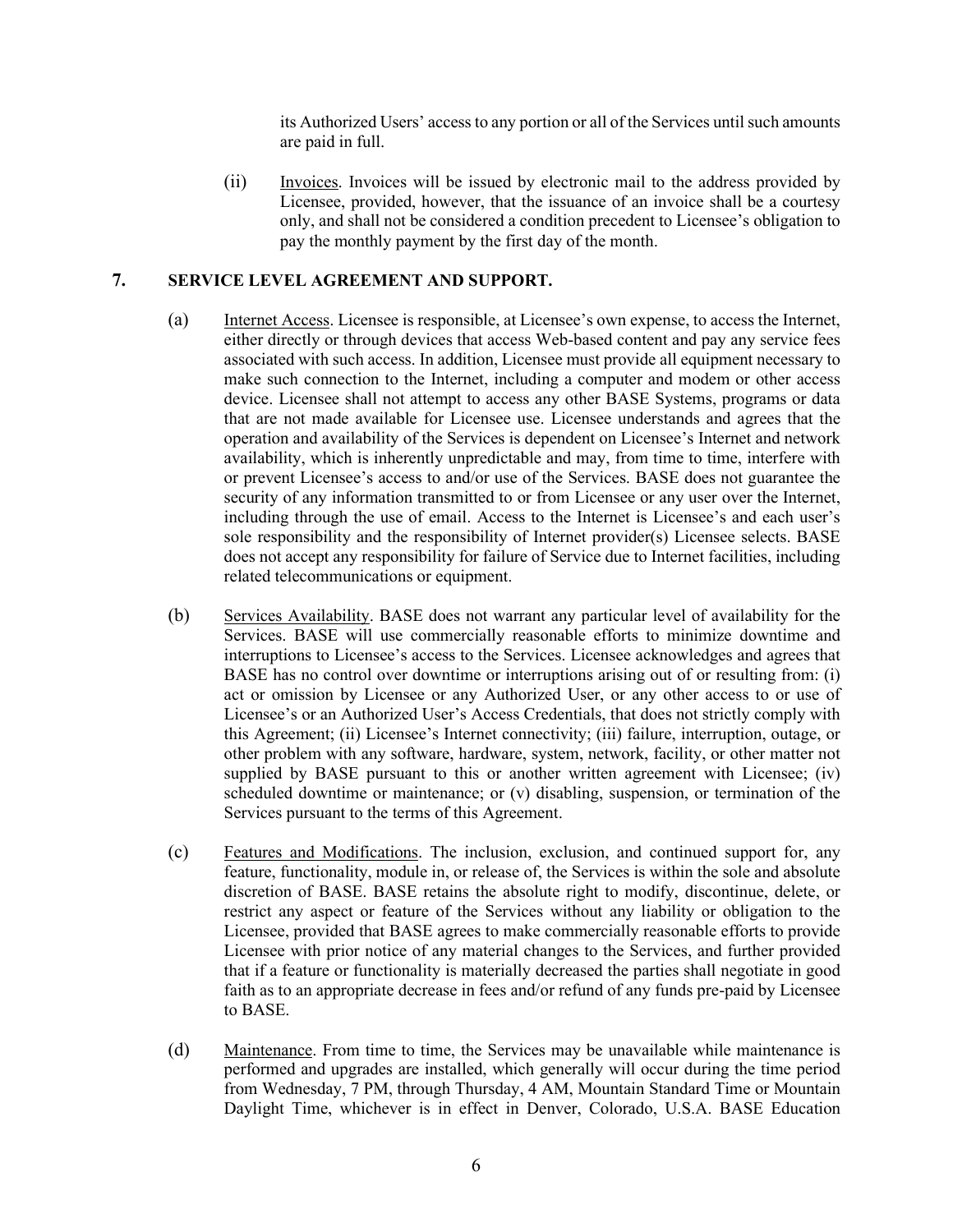reserves the right to make changes that result in the Services being unavailable outside of these specified periods. BASE will make commercially reasonable efforts to notify Licensee if such events will take place.

- (e) Support. Licensor will provide support services, provided Licensee is current in the payment of all fees. Support services may be provided at an additional expense when the parties enter into a separate written support agreement. If included under this Agreement, support services are limited to: (i) clarification of functions and features of the Services; (ii) clarification of the Services Documentation; (iii) guidance in the operation of the Services; and (iv) error verification, analysis and correction to the extent possible through remote support.
- (f) Support Limitations. BASE will have no obligation to provide support for any failure of the Services to operate substantially in accordance with the then-current specifications that: (i) cannot be reasonably remedied; (ii) is due to use of the Services in combination with third-party products, equipment, Services, or data without prior authorization from BASE (except as expressly permitted herein); (iii) is due to any unauthorized modifications to the Services not provided by BASE; (iv) is due to breach of this Agreement; or  $(v)$  is otherwise caused by Licensee's negligence, abuse, misapplication, unauthorized use, or misuse of the Services.

### **8. INTELLECTUAL PROPERTY OWNERSHIP; FEEDBACK.**

- (a) Services. Licensee acknowledges that, as between Licensee and BASE, BASE owns all right, title, and interest, including all intellectual property rights, in and to the Services, Documentation, and Aggregated Data. Licensee has no right, license, or authorization with respect to any of the Services, Documentation, or Aggregated Data except as expressly set forth in this Agreement. All other rights are expressly reserved by BASE. In furtherance of the foregoing, Licensee hereby unconditionally and irrevocably grants to BASE an assignment of any right, title, and interest (that Licensee may have or later obtain, by operation of law or otherwise) in or to the Aggregated Data, and any derivative works created under or in connection with this Agreement, including all intellectual property rights relating thereto. To the extent that such Licensee right, title, or interest cannot be assigned to BASE pursuant to this Section, Licensee grants to BASE a non-exclusive, perpetual, irrevocable, royalty-free, worldwide license to reproduce, distribute, modify, and otherwise use and display the Aggregated Data or derivative works. Licensee shall cooperate and take such actions or provide such assurances, at no cost to BASE, as may be necessary to give full effect to this Agreement.
- (b) Licensee Data. BASE acknowledges that, as between BASE and Licensee, Licensee owns all right, title, and interest, including all intellectual property rights, in and to the Licensee Data. Licensee hereby grants to BASE all such rights and permissions in or relating to Licensee Data as are necessary or useful to BASE for its internal purposes and performance of this Agreement. Further, Licensee hereby grants to BASE a non-exclusive, royalty-free, worldwide license to reproduce, distribute, and otherwise use and display the Licensee Data and perform all acts with respect to the Licensee Data as may be necessary for BASE to provide the Services to Licensee.
- (c) Feedback. If Licensee or any of its employees or contractors sends or transmits any communications or materials to BASE by mail, email, telephone, or otherwise, suggesting or recommending changes to the BASE Materials, including without limitation, new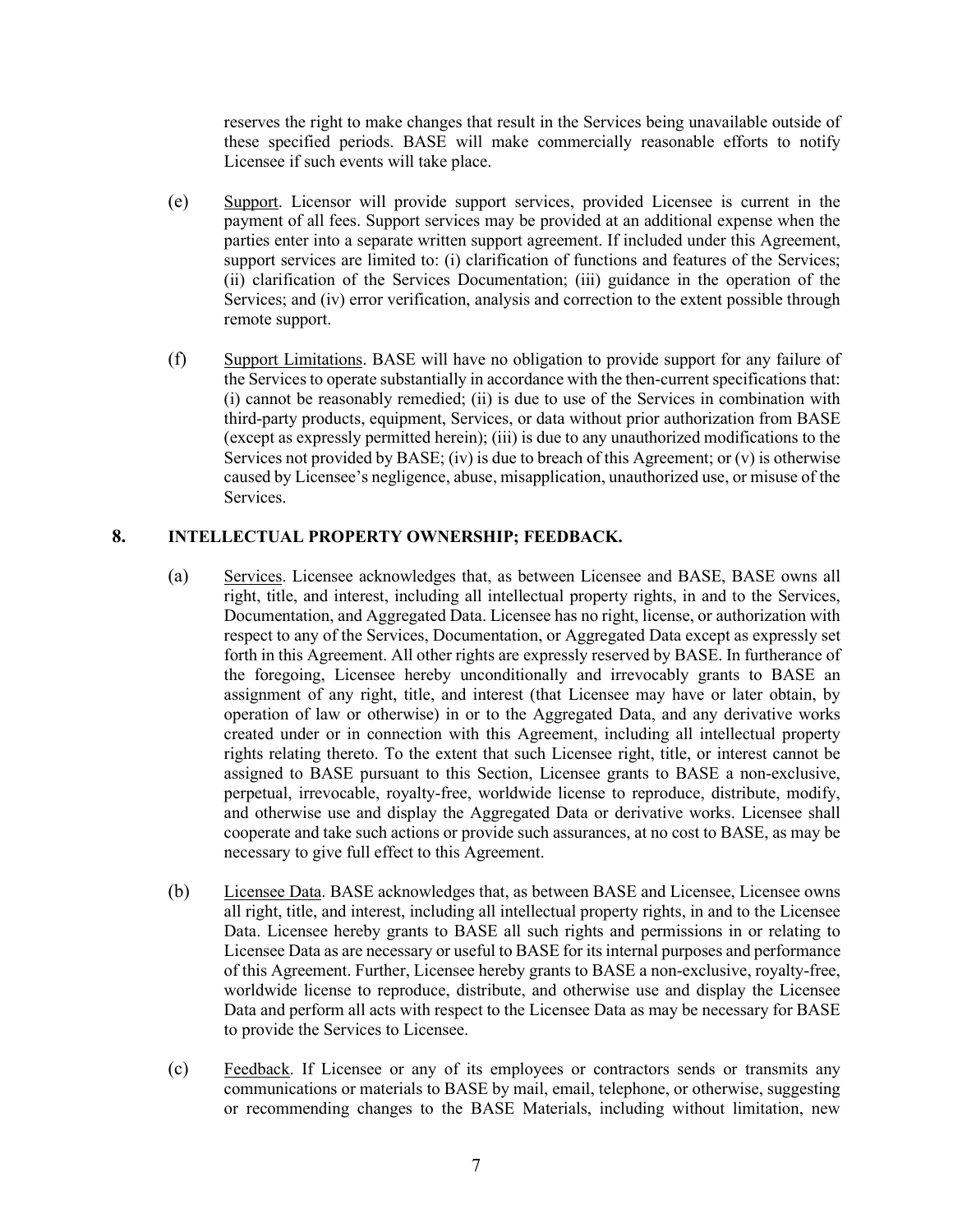features or functionality relating thereto, or any comments, questions, suggestions, or the like ("**Feedback**"), BASE is free to use such Feedback irrespective of any other obligation or limitation between the parties governing such Feedback. Licensee hereby assigns to BASE on Licensee's behalf, and on behalf of its employees, contractors and/or agents, all right, title, and interest in, and BASE is free to use, without any attribution or compensation to any party, any ideas, know-how, concepts, techniques, or other intellectual property rights contained in the Feedback, for any purpose whatsoever, although BASE is not required to use any Feedback.

(d) Marks. All BASE trademarks, service marks, trade names, logos, domain names, or other indicia of source, association, or sponsorship ("**Marks**"), and all associated goodwill and intellectual property rights therein, are the property of BASE. Except as permitted herein, Licensee shall not use BASE Marks without prior written consent from BASE. Further, Licensee shall not remove, delete, alter, or obscure any Marks, specifications, warranties, or disclaimers, or any copyright, patent, or other intellectual property or proprietary rights notices from any Services or Documentation, including any copy thereof.

# **9. DATA.**

- (a) Privacy Policy. All data entered into the Services or collected by BASE shall be subject to BASE Education's privacy policy available at http://www.base.education/privacy-policy.
- (b) Personal Data. Licensee has full control over the personal data that will be uploaded to the BASE Systems by Authorized Users, and Licensee is responsible for determining what personal data is necessary for its use of the Services. Licensee shall: (i) limit Authorized Users' collection, processing, and storage of personal data on the BASE Systems to what is strictly necessary for use of the Services; and (ii) only submit personal data to BASE to the minimum extent necessary in order for BASE to perform the Services for Licensee's legitimate educational interests. Licensee shall implement methods to eliminate the need for student or other individuals' personal data in the Licensee Data. Such methods may include assigning numerical identifiers or a similar coding mechanism for individuals in lieu of utilizing personal data.
- (c) Technical Safeguards. Each of BASE and Licensee will make reasonable efforts to implement administrative, physical, and technical safeguards to protect personal information in its possession from unauthorized access, acquisition, or disclosure, that are consistent with generally accepted industry practices for the type and sensitivity of information provided.
- (d) Right to Provide Data. Licensee represents and warrants to BASE that it has the right to provide and use all information and data entered into the Services, including but not limited to any user or parental consents necessary to permit the collection, storage, processing, handling, or transmittal of information from individuals using the Services. Licensee is be responsible for any unauthorized creation, collection, receipt, transmission, access, storage, disposal, use, or disclosure of personal information under its control or in its possession.
- (e) Compliance with Law. Each of BASE and Licensee shall comply with all laws, rules, and other requirements relating to data collection or privacy in connection with the Services, any data or information entered into the Services, or any information or data obtained from the Services. Licensee represents, warrants, and covenants that it shall comply with all statutes, laws, ordinances, regulations, rules, codes, orders, common law, judgments,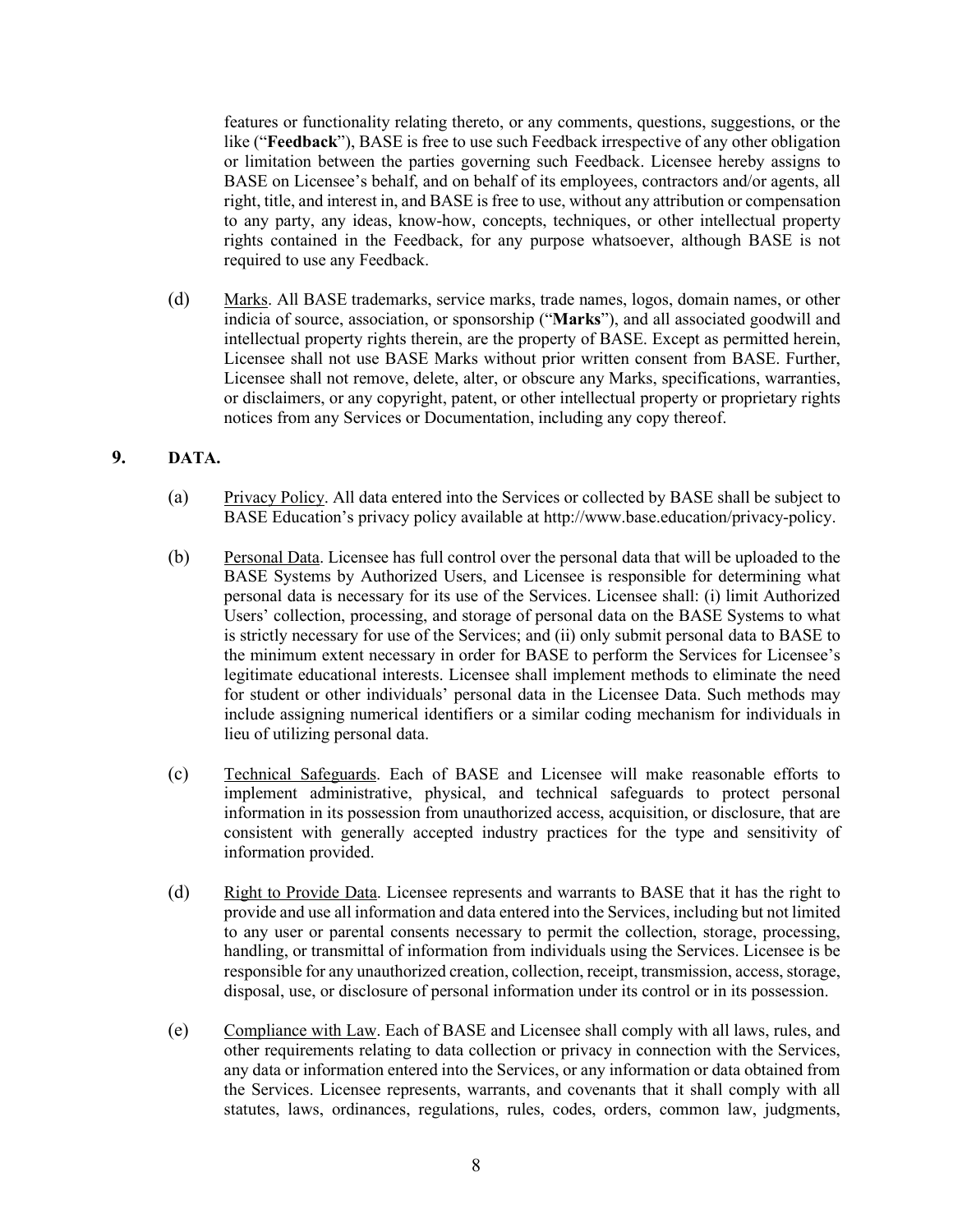decrees, or other requirement of any federal, state, local, or foreign government or political subdivision thereof, or any arbitrator, court, or tribunal of competent jurisdiction, including but not limited to the Family Educational Rights and Privacy Act ("**FERPA**") and the Protection of Pupil Rights Amendment ("**PPRA**"), and corresponding state and local laws.

- (f) Data Export and Backup. Licensee acknowledges that the laws and regulations of the United States restrict the export and re-export of certain commodities and technical data of United States origin. Licensee agrees not to export or re-export the Services or any related technical documentation in any form in violation of the export or import laws of the United States or any foreign jurisdiction. Licensee may request an export of Licensee's data that conforms to applicable laws at any time and such export will be provided once all undisputed payments due to BASE are paid in full. Exported data shall be provided in CSV (comma separated values) format. If the Licensee desires data in a format other than the standard CSV file output provided for in the Services, there may be a charge associated with exporting the data from the Services. Upon request, Licensee will be given a timely and fair market value quote, on a time and materials basis at BASE's then prevailing hourly rates, to perform the tasks associated with extracting the desired data from the Services and delivering it to the Licensee.
- (g) Data Loss or Damage. In the event of any loss or damage to Licensee's data, Licensee's sole remedy shall be for BASE Education to use commercially reasonable efforts to replace or restore the lost or damaged data from the latest backup that BASE has maintained in accordance with its standard archival procedures. Licensee hereby waives and releases BASE from any further claim, loss, or damages arising out of or resulting from data loss or damage.
- (h) Data Maintenance. BASE shall have no obligation to maintain Licensee's data after the date that is thirty (30) days following the termination of this Agreement except as otherwise agreed upon in writing and/or as mandated by applicable law. Licensee acknowledges that BASE is bound by all state and federal laws governing the exchange, storage, destruction, and dissemination of student data.

### **10. DISCLAIMERS; INDEMNIFICATION AND HOLD HARMLESS.**

(a) WARRANTY DISCLAIMER. THE BASE MATERIALS, SERVICES, AND OTHER INFORMATION, DATA, AND CONTENT ARE PROVIDED ON AN "AS IS," "AS AVAILABLE" BASIS WITHOUT WARRANTIES OF ANY KIND. YOU ACKNOWLEDGE THAT, NEITHER BASE EDUCATION NOR ANY OF ITS RESPECTIVE AFFILIATES, OFFICERS, DIRECTORS, EMPLOYEES, AGENTS, CONTRACTORS, SUPPLIERS, NOR ANY OTHER PARTY INVOLVED IN CREATING, PRODUCING OR DELIVERING THE BASE MATERIALS, SERVICES, AND OTHER INFORMATION, DATA, AND CONTENT MAKES ANY GUARANTIES OR WARRANTIES, EXPRESSED, IMPLIED OR STATUTORY, WITH RESPECT TO THE BASE MATERIALS AND CONTENT OR ANY OTHER MATTER. BASE SPECIFICALLY DISCLAIMS ALL IMPLIED WARRANTIES OF MERCHANTABILITY, FITNESS FOR A PARTICULAR PURPOSE, TITLE, AND NON-INFRINGEMENT, AND ALL WARRANTIES ARISING FROM COURSE OF DEALING, USAGE, OR TRADE PRACTICE. BASE MAKES NO WARRANTY OF ANY KIND THAT THE BASE MATERIALS, OR ANY PRODUCTS OR RESULTS OF THE USE THEREOF, WILL MEET LICENSEE'S OR ANY OTHER PERSON'S REQUIREMENTS, OPERATE WITHOUT INTERRUPTION, ACHIEVE ANY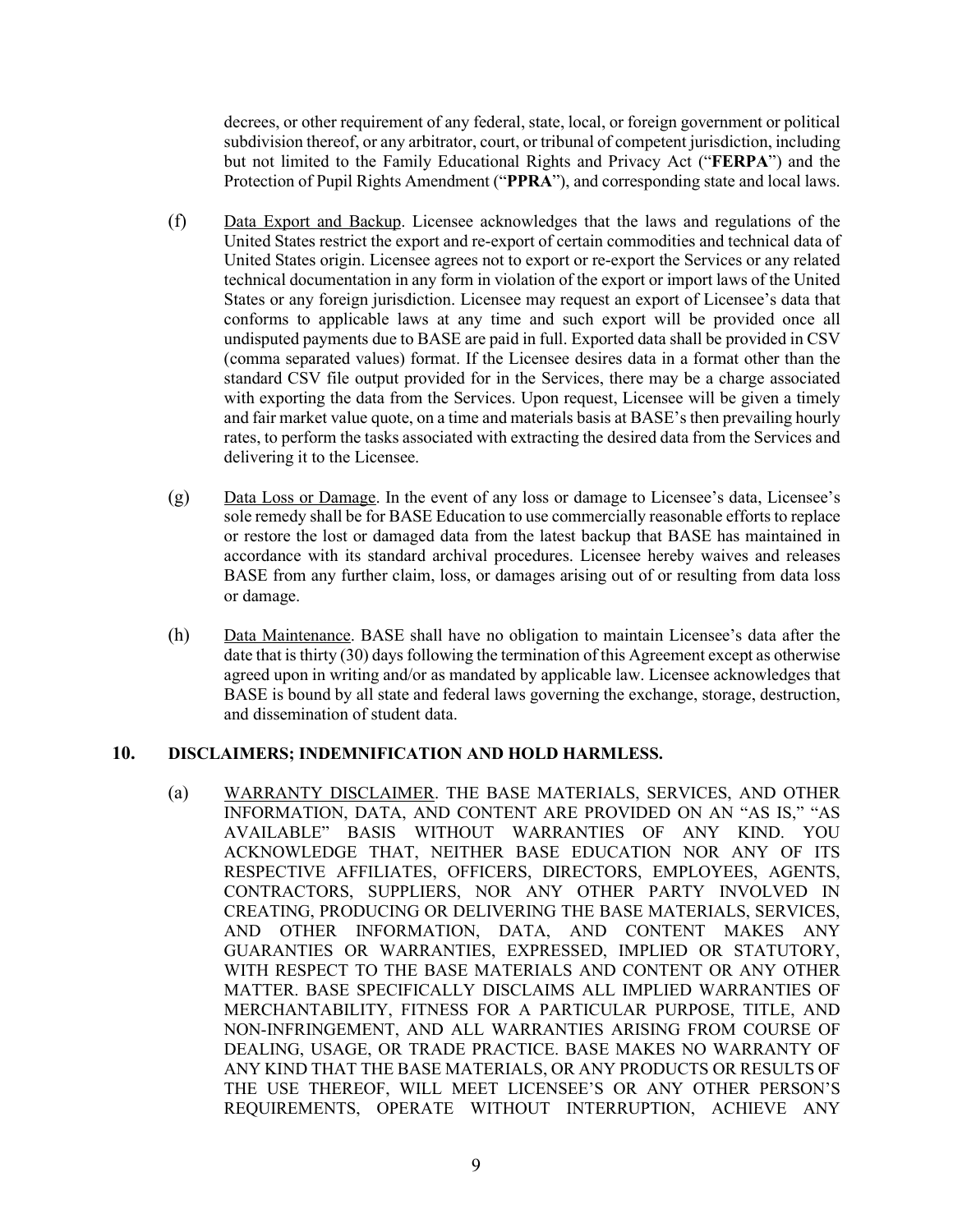INTENDED RESULT, BE COMPATIBLE OR WORK WITH ANY SOFTWARE, SYSTEM OR OTHER SERVICES, OR BE SECURE, ACCURATE, COMPLETE, FREE OF HARMFUL CODE, OR ERROR FREE. BASE EDUCATION, AND SUCH PERSONS SHALL NOT BE LIABLE TO YOU FOR ANY LOSS, COST, DAMAGE, OR OTHER INJURY, OF ANY KIND WHATSOEVER, WHETHER IN CONTRACT, TORT (INCLUDING NEGLIGENCE), OR OTHERWISE, ARISING OUT OF OR CAUSED IN WHOLE OR IN PART BY (I) YOUR USE OR INABILITY TO USE THE BASE MATERIALS, BASE SYSTEMS, DOCUMENTATION, OR SERVICES, OR ANY ERRORS OR OMISSIONS IN THE CONTENT HEREOF; (II) YOUR USE OF, OR RELIANCE ON, ANY SERVICE OR CONTENT, AND/OR (III) BASE EDUCATION'S OR ANY OTHER PERSON'S PERFORMANCE OF ANY OBLIGATIONS UNDER OR IN CONNECTION WITH THIS AGREEMENT. LICENSEE HEREBY IRREVOCABLY WAIVES ANY AND ALL CLAIMS BASED ON OR RELATED TO THE FOREGOING.

- (b) Indemnification by Licensee. Licensee shall indemnify, hold harmless, and, at BASE's option, defend BASE, from and against any and all losses, damages, liabilities, costs (including reasonable attorneys' fees) ("**Losses**") incurred by BASE from any claim, suit, action, or proceeding ("**Claim(s)**") arising out of or resulting from: (i) the Licensee Data, or any use thereof, in accordance with this Agreement, including any alleged or actual infringement, misappropriation, or other violation a third party's right, including intellectual property rights; (ii) Licensee's acts or omissions in breach of this Agreement; (iii) Licensee's or its Authorized Users' negligence, fraud, or willful misconduct; (iv) Licensee's and its Authorized Users use of the Services alone or in combination with data, software, hardware, equipment or technology not provided by BASE or authorized by BASE in writing; (v) Licensee's or its Authorized Users violation of any applicable law, including but not limited to FERPA, PPRA, and privacy or data protection laws, rules, and regulations; (vi) Licensee's or its Authorized Users' modifications to the Services not made or authorized by BASE; and (vii) Licensee's failure to report or pay taxes in connection with this Agreement. Licensee may not settle any Claim against BASE unless BASE consents to such settlement, and BASE shall have the right, at its option, to defend itself against any such Claims or to participate in the defense thereof by counsel of its own choice.
- (c) Indemnification by BASE. BASE shall indemnify, hold harmless, and, at Licensee's option, defend Licensee, from and against any and all Losses incurred by Licensee from any third-party Claim arising out of a breach of this Agreement by BASE that results in the alleged infringement, misappropriation, or other violation of a third party's intellectual property rights. BASE may not settle any Claim against Licensee unless Licensee consents to such settlement, and Licensee shall have the right, at its option, to defend itself against any such Claims or to participate in the defense thereof by counsel of its own choice.
- (d) EXCLUSION AND LIMITATION OF DAMAGES. IN NO EVENT WILL BASE BE LIABLE UNDER OR IN CONNECTION WITH THIS AGREEMENT UNDER ANY LEGAL OR EQUITABLE THEORY, INCLUDING BREACH OF CONTRACT, TORT (INCLUDING NEGLIGENCE), STRICT LIABILITY, AND OTHERWISE, FOR ANY: (I) CONSEQUENTIAL, INCIDENTAL, INDIRECT, EXEMPLARY, SPECIAL, ENHANCED, OR PUNITIVE DAMAGES; (II) INCREASED COSTS, DIMINUTION IN VALUE OR LOST BUSINESS, PRODUCTION, REVENUES, OR PROFITS; (III) LOSS OF GOODWILL OR REPUTATION; (IV) USE, INABILITY TO USE, LOSS, INTERRUPTION, DELAY OR RECOVERY OF ANY DATA, OR BREACH OF DATA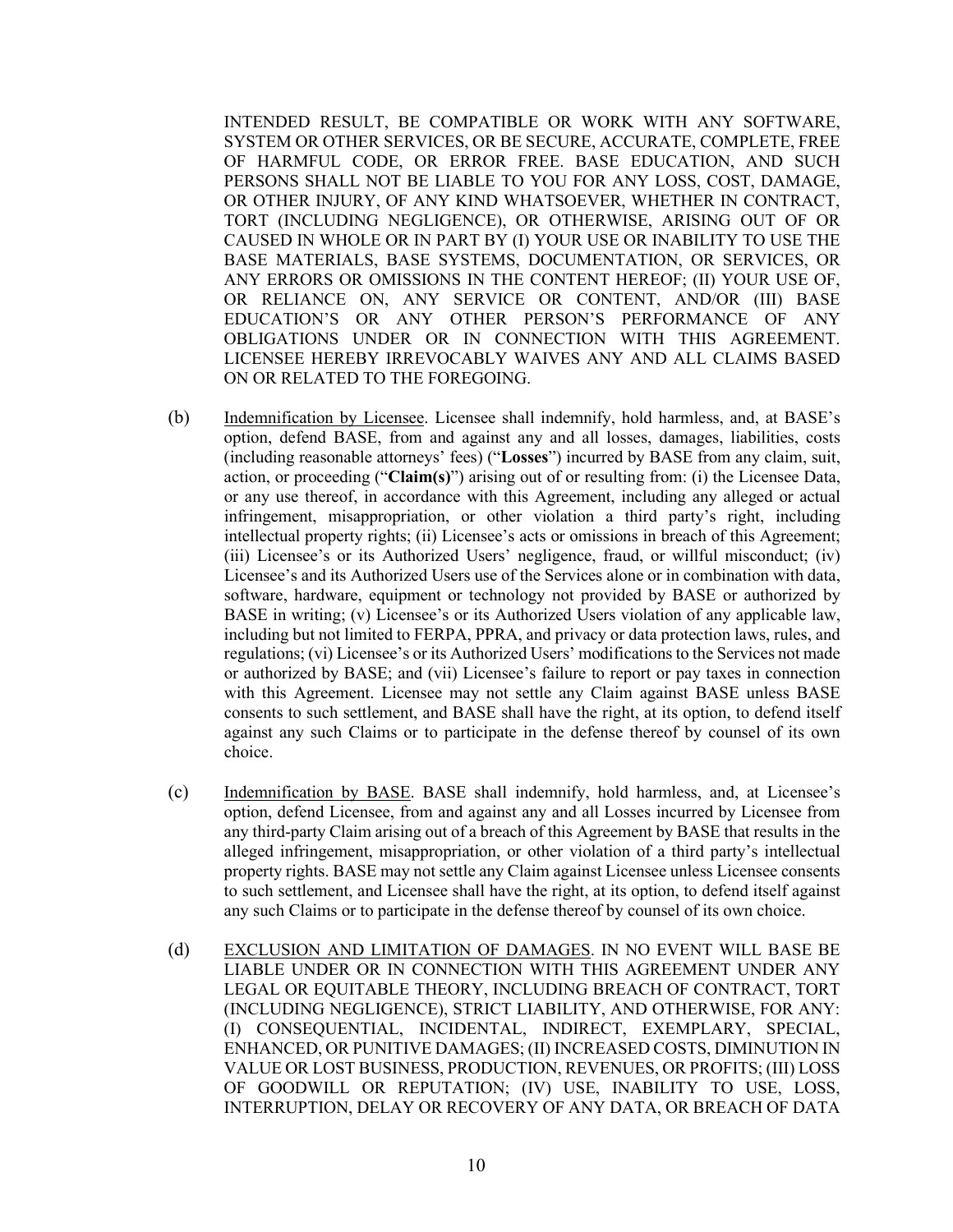OR SYSTEM SECURITY; OR (V) COST OF REPLACEMENT GOODS OR SERVICES, IN EACH CASE REGARDLESS OF WHETHER BASE WAS ADVISED OF THE POSSIBILITY OF SUCH LOSSES OR DAMAGES OR SUCH LOSSES OR DAMAGES WERE OTHERWISE FORESEEABLE. THE PARTIES HEREBY FURTHER AGREE THAT, TO THE FULLEST EXTENT PERMITTED BY LAW, BASE SHALL NOT BE LIABLE FOR BODILY INJURY, HARM, LOSS OF LIFE, OR IMPAIRMENT TO HEALTH OR WELLBEING THAT MAY ARISE OUT OF OR RESULT FROM ANY BREACH OF ANY PROVISION OF THIS AGREEMENT OR FROM THE USE OF, OR FAILURE TO USE, THE SERVICES. IN NO EVENT WILL BASE'S AGGREGATE LIABILITY ARISING OUT OF OR RELATED TO THIS AGREEMENT UNDER ANY LEGAL OR EQUITABLE THEORY, INCLUDING BREACH OF CONTRACT, TORT (INCLUDING NEGLIGENCE), STRICT LIABILITY, AND OTHERWISE EXCEED THE TOTAL AMOUNTS PAID TO BASE UNDER THIS AGREEMENT IN THE SIX-MONTH PERIOD PRECEDING THE EVENT GIVING RISE TO THE CLAIM. BECAUSE SOME STATES OR JURISDICTIONS DO NOT ALLOW THE EXCLUSION OR LIMITATION OF LIABILITY FOR CERTAIN DAMAGES, IN SUCH STATES OR JURISDICTIONS, THE LIABILITY OF BASE SHALL BE LIMITED IN ACCORDANCE WITH THIS AGREEMENT TO THE FULLEST EXTENT PERMITTED BY LAW.

- **11. REMEDY LIMITATIONS.** Excluding any third-party services, programs, equipment or hardware, BASE warrants that the Services will perform substantially in accordance with the Documentation for a period of ninety (90) calendar days from the date of first use of the Services ("**Limited Warranty**"). BASE's sole and entire liability, and Licensee's sole and exclusive remedy, for system unavailability, bugs, or other problems with the operation of the Services during the Limited Warranty period shall be, at BASE's option, to either: (a) return to Licensee the license fee for the period during which the Services did not perform; or (b) repair any defects or replace the Services. BASE is not responsible or liable for any third-party branded services, programs, equipment or hardware used in conjunction with the Services, and Licensee agrees in each case to look solely to the warranties and remedies, if any, and such additional terms and conditions provided by the applicable third-party provider. This Limited Warranty is void if failure of the Services results from Licensee's or its Authorized User's breach of the terms and conditions herein.
- **12. PROPRIETARY INFORMATION.** Licensee acknowledge that the Services, including but not limited to all screens, reports, data arrangements, "look and feel", and other components of the Services, constitute proprietary information of BASE ("**Proprietary Information**"). Licensee shall not, directly or indirectly, without BASE's prior written consent, use the Proprietary Information for any purpose other than as expressly permitted under this Agreement, and shall not divulge, provide, transmit, copy, make available or otherwise communicate the Proprietary Information to any third party. Proprietary Information shall not include information that (a) is in or enters the public domain without breach of this Agreement, (b) was possessed by Licensee as proven by written documentation prior to first receiving it from BASE, (c) was developed by Licensee independently and without use of or reference to the Proprietary Information, or (d) was received by Licensee from a third party without restriction on disclosure and without breach of a non-disclosure obligation or other agreement. Notwithstanding the foregoing, Licensee shall be permitted to disclose Proprietary Information if such disclosure is required by law, provided that Licensee (i) provides BASE with prompt notice of any potential disclosure requirement so as to permit BASE to seek a protective order or other appropriate remedy, and (ii) cooperates with BASE Education's attempts to prevent disclosure or otherwise protect the Proprietary Information. Licensee acknowledges and agrees that a violation of this Section would cause BASE irreparable harm for which monetary damages would not be an adequate remedy and agrees that, in the event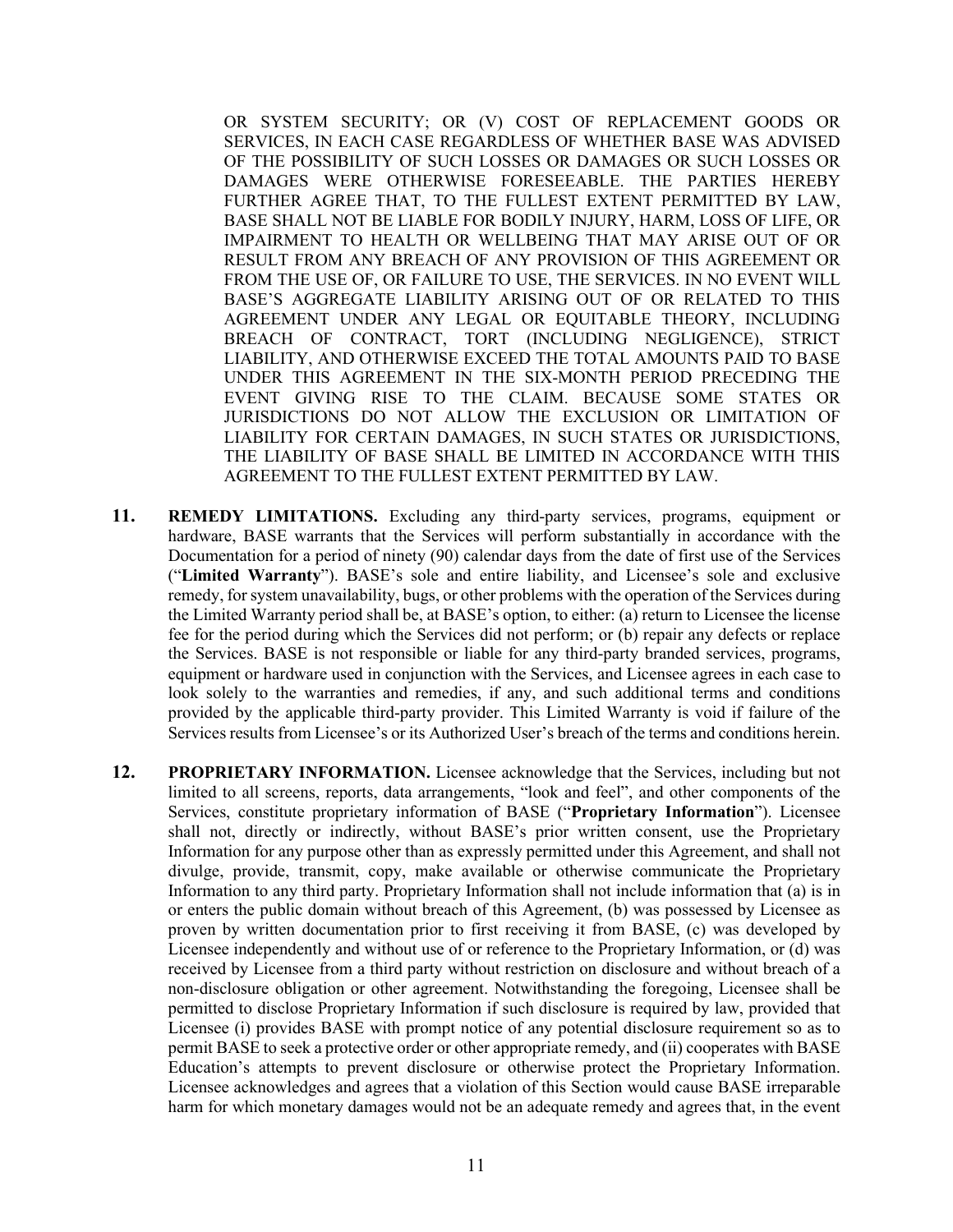of such breach or threatened breach, BASE will be entitled to seek equitable relief, including a restraining order, an injunction, specific performance and any other relief that may be available from any court, without any requirement to post a bond or other security, or to prove actual damages or that monetary damages are not an adequate remedy. Such remedies are not exclusive and are in addition to all other remedies that may be available at law, in equity or otherwise.

**13. ASSIGNMENT.** The rights conferred by this License shall not be assignable by the Licensee without BASE Education's prior written consent. If allowed, BASE Education may impose a reasonable fee on any such assignment.

# **14. GOVERNMENT CONTRACTS AND RIGHTS.**

- (a) Government Requirements. To the extent any Federal, State, or local laws, rules or regulations relating to contracting with government entities or downstream contracting with other parties contracting with government entities ("**Government Contracting Requirements**") impose any requirements or require terms and conditions that contradict the provisions in this Agreement, Licensee shall notify BASE in writing of such Government Contracting Requirements and upon acceptance and written agreement by BASE, such Government Contracting Requirements shall govern and be enforceable between Licensee and BASE as to only those provisions that contradict any such provision in this Agreement.
- (b) U.S. Government Rights. Each of the Documentation and the software components that constitute the Services is a "commercial item" as that term is defined at 48 C.F.R. § 2.101, consisting of "commercial computer software" and "commercial computer software documentation" as such terms are used in 48 C.F.R. § 12.212. Accordingly, if Licensee is an agency of the US Government or any contractor therefor, Licensee only receives those rights with respect to the Services and Documentation as are granted to all other end users, in accordance with (a) 48 C.F.R. § 227.7201 through 48 C.F.R. § 227.7204, with respect to the Department of Defense and their contractors, or (b) 48 C.F.R. § 12.212, with respect to all other US Government users and their contractors.

### **15. GENERAL PROVISIONS.**

- (a) Entire Agreement. This Agreement together with any applicable Order Form or other documents incorporated herein by reference and all related exhibits, attachments, schedules, or addenda constitutes the sole and entire agreement of the parties with respect to the subject matter of this Agreement and supersedes all prior and contemporaneous understandings, agreements, and representations and warranties, both written and oral, with respect to such subject matter. In the event of conflict between this Agreement and any applicable Order Form or other documents incorporated herein by reference and all related exhibits, attachments, schedules, or addenda, this Agreement shall control.
- (b) Amendment and Modification; Waiver. Except as set forth in Section [16,](#page-13-0) no amendment to or modification of this Agreement is effective unless it is in writing and signed by an authorized representative of each party. No waiver by any party of any of the provisions hereof will be effective unless explicitly set forth in writing and signed by the party so waiving. Except as otherwise set forth in this Agreement, (i) no failure to exercise, or delay in exercising, any rights, remedy, power, or privilege arising from this Agreement will operate or be construed as a waiver thereof and (ii) no single or partial exercise of any right,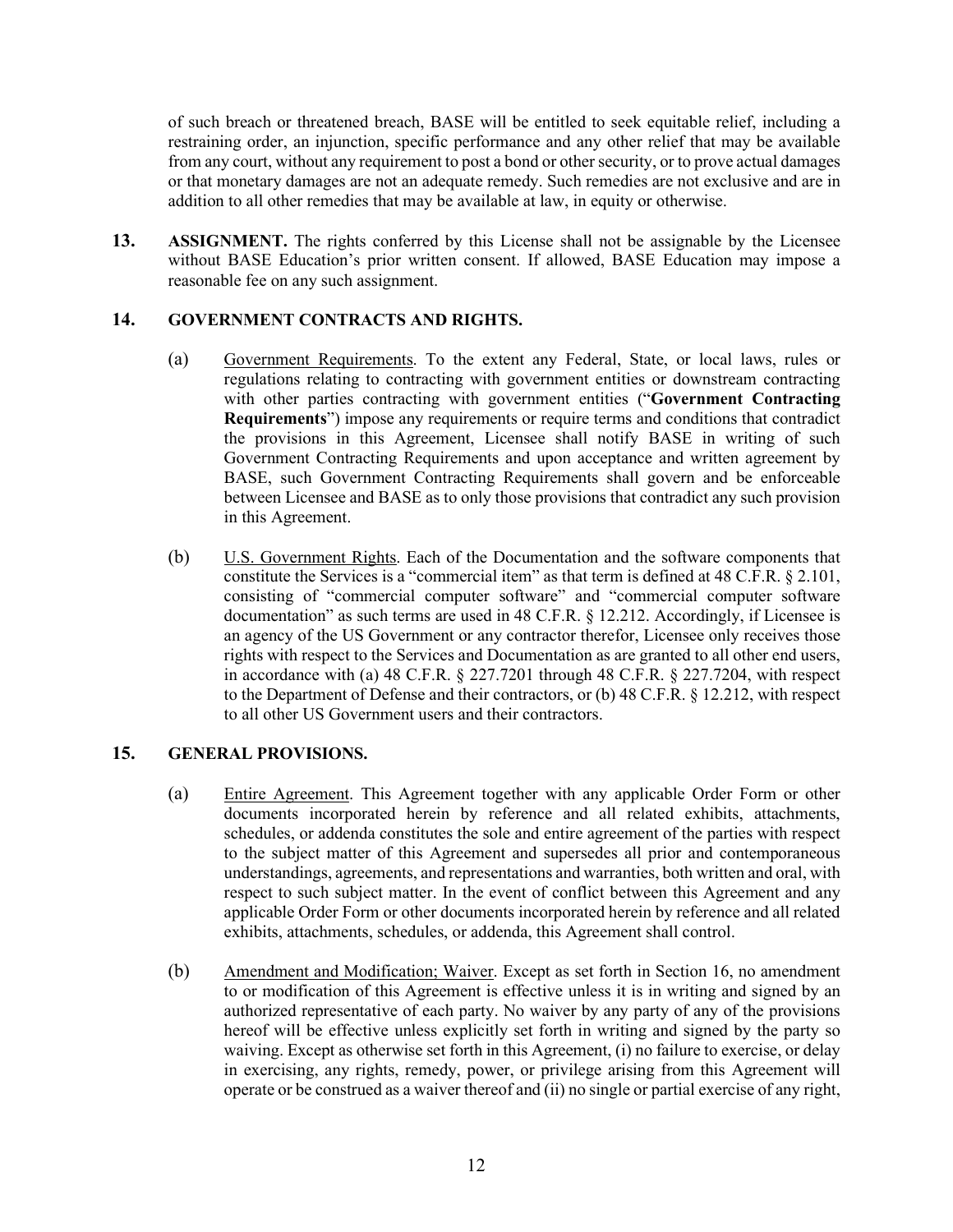remedy, power, or privilege hereunder will preclude any other or further exercise thereof or the exercise of any other right, remedy, power, or privilege.

- (c) Governing Law; Submission to Jurisdiction. This Agreement is governed by and construed in accordance with the internal laws of the State of Colorado without giving effect to any choice or conflict of law provision or rule that would require or permit the application of the laws of any jurisdiction other than those of the State of Colorado. Any legal suit, action, or proceeding arising out of or related to this Agreement or the licenses granted hereunder will be instituted exclusively in the federal courts of the United States or the courts of the State of Colorado in each case located in the city of Denver and County of Denver, and each party irrevocably submits to the exclusive jurisdiction of such courts in any such suit, action, or proceeding.
- (d) Notices. All notices, requests, consents, claims, demands, waivers, and other communications hereunder (each, a "**Notice**") must be in writing and addressed to the parties at the addresses set forth herein, in an applicable Order Form, or to such other address that may be designated by the party giving Notice from time to time in accordance with this Section. All Notices must be delivered by personal delivery, nationally recognized overnight courier (with all fees pre-paid), facsimile or email (with confirmation of transmission) or certified or registered mail (in each case, return receipt requested, postage pre-paid). Except as otherwise provided in this Agreement, a Notice is effective only: (i) upon receipt by the receiving party; and (ii) if the party giving the Notice has complied with the requirements of this Section. Notwithstanding the foregoing, except where otherwise required by applicable law, BASE may provide Notices to you through electronic means. You consent to receiving Notices from BASE in electronic form, and you agree that all terms and conditions, agreement, notices, disclosures, and other communications that BASE provides to you electronically satisfy any legal requirement that such communications be in writing.
- (e) Relationship of the Parties. Nothing contained in this Agreement shall be construed as creating any agency, partnership, joint venture, or other form of joint enterprise, employment, or fiduciary relationship between the parties, and neither party shall have authority to contract for or bind the other party in any manner whatsoever.
- (f) Contact. BASE may periodically contact Licensee or administrative users for customer service purposes. By accessing the Services, Licensee and each user consents to receive such communications. Licensee agrees that BASE may reference its business relationship with Licensee in its marketing or sales materials.
- (g) Interpretation. For all purposes of this Agreement, except as otherwise expressly provided or unless the context otherwise requires: (i) the terms defined herein include the plural as well as the singular and vice-versa; (ii) any reference to an "Attachment" or "Exhibit" or a "Section" refers to an Attachment, Exhibit, or a Section, as the case may be, of this Agreement; (iii) all references to this Agreement and the words "herein", "hereof", "hereto" and "hereunder" and other words of similar import refer to this Agreement as a whole and not to any particular Exhibit, Section, or other subdivision; (iv) all Section headings are for convenience only and shall not affect the interpretation or construction of this Agreement; (v) the words "including," "included" and "includes" mean inclusion without limitation; (vi) the word "or" is not exclusive and shall have the meaning commonly ascribed to the term "and/or"; and (vii) each of the parties have had the option to consult with their respective legal counsel prior to using or providing the Services, as